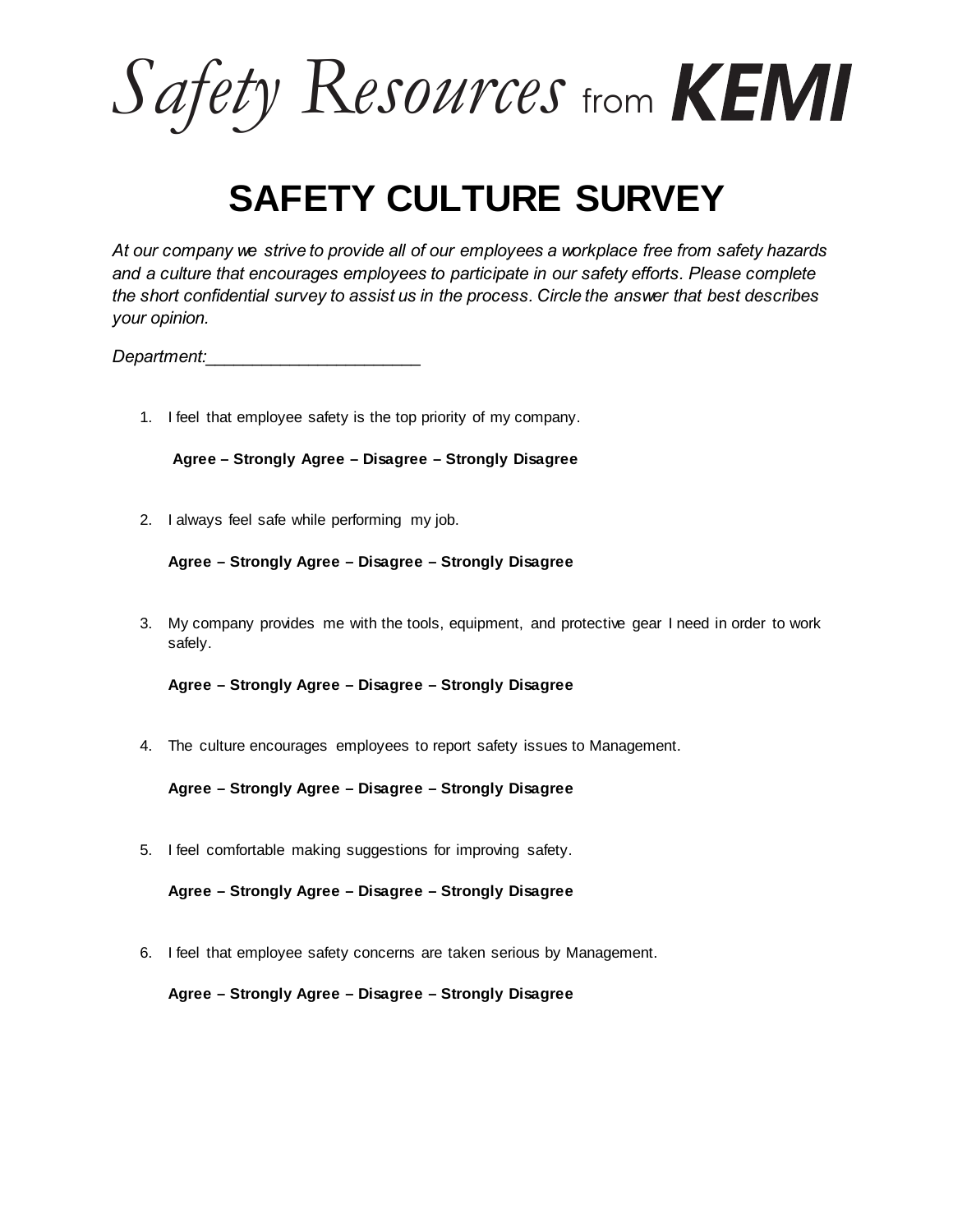7. Employees are given feedback about changes and improvements which are made following a suggestion.

**Agree – Strongly Agree – Disagree – Strongly Disagree**

8. I receive safety training and awareness messages on a regular basis.

**Agree – Strongly Agree – Disagree – Strongly Disagree**

9. I feel the safety training I receive is beneficial.

**Agree – Strongly Agree – Disagree – Strongly Disagree**

10. I feel that our safety trainers are knowledgeable and competent in the subject matters.

**Agree – Strongly Agree – Disagree – Strongly Disagree**

11. Employees respect and follow safety rules and guidelines.

## **Agree – Strongly Agree – Disagree – Strongly Disagree**

12. Safety rules and guidelines are consistently enforced by Management.

## **Agree – Strongly Agree – Disagree – Strongly Disagree**

13. Employee safety is never sacrificed for production.

**Agree – Strongly Agree – Disagree – Strongly Disagree**

14. Safety issues that occur frequently are not overlooked.

**Agree – Strongly Agree – Disagree – Strongly Disagree**